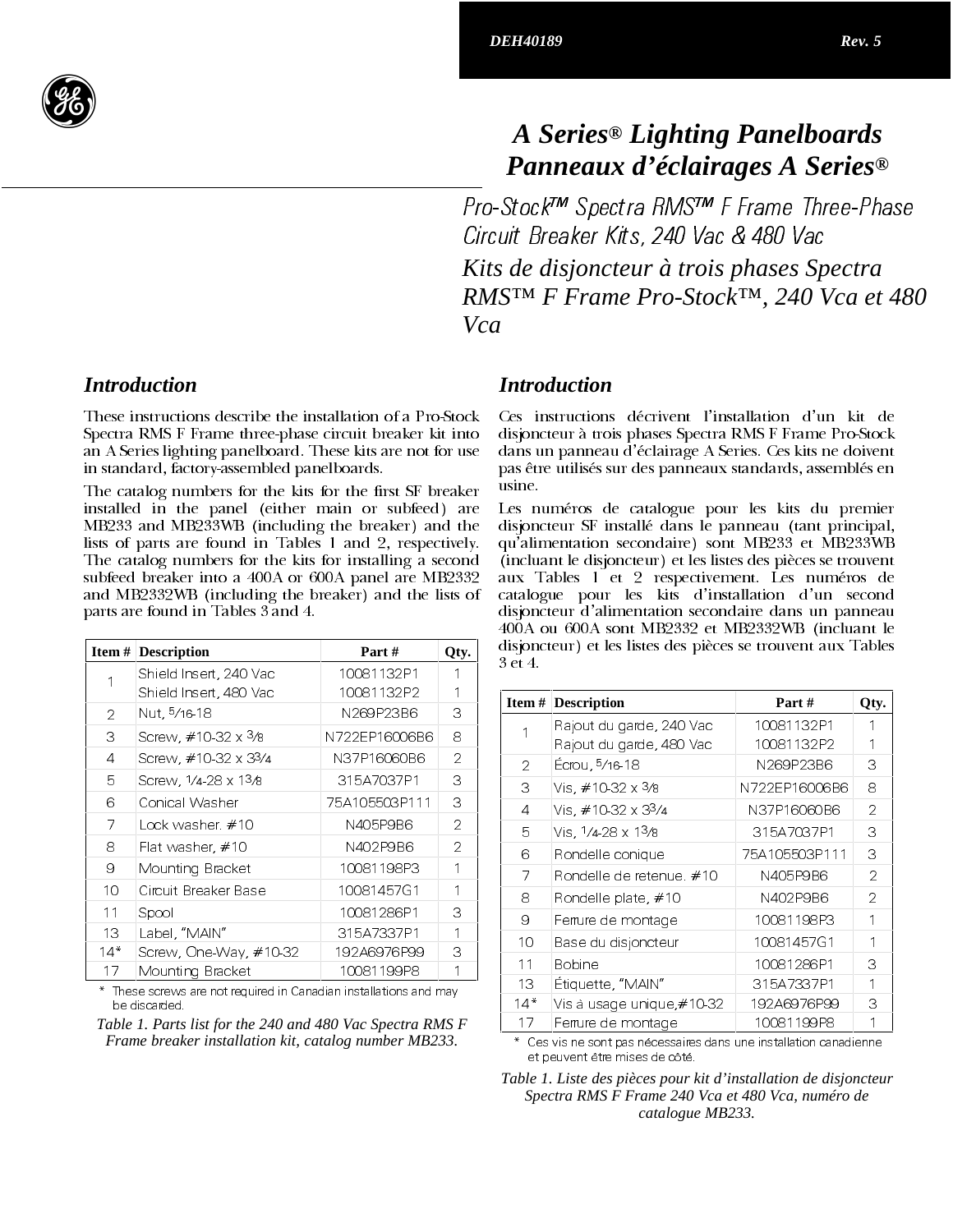|       | <b>Item # Description</b>   | Part#         | Qty. |
|-------|-----------------------------|---------------|------|
|       | Shield Insert, 240 Vac      | 10081132P1    |      |
|       | Shield Insert, 480 Vac      | 10081132P2    |      |
| 2     | Nut, 5/16-18                | N269P23B6     | З    |
| 3     | Screw, $\#10-32 \times 3/8$ | N722EP16006B6 | 8    |
| 9     | Mounting Bracket            | 10081198P3    |      |
| 10    | Breaker Base with Breaker   | 10081457G4    |      |
| 13    | Label, "MAIN"               | 315A7337P1    |      |
| $14*$ | Screw, One-Way, #10-32      | 192A6976P99   | З    |
| 16    | Lug Kit                     | TCAL29        | З    |

\* These screws are not required in Canadian installations and may be discarded.

*Table 2. Parts list for the 240 and 480 Vac Spectra RMS F Frame breaker installation kit with the breaker, catalog number MB233WB.*

|       | Item $#$ Description   | Part #        | Qty. |
|-------|------------------------|---------------|------|
|       | Shield Insert, 240 Vac | 10081132P21   | 1    |
|       | Shield Insert, 480 Vac | 10081132P22   | 1    |
| 2     | Nut, 5/16-18           | N269P23B6     | З    |
| 3     | Screw, #10-32 x 3/8    | N722EP16006B6 | 12   |
| 4     | Screw, #10-32 x 33/4   | N37P16060B6   | 4    |
| 7     | Lock washer $\#10$     | N405P9B6      | 4    |
| 8     | Flat washer, $\#10$    | N402 P9B6     | 4    |
| 9     | Mounting Bracket       | 10081198P3    | 2    |
| $14*$ | Screw, One-Way, #10-32 | 192A6976P99   | 3    |
| 15    | Screw, #10-32 x 1/2    | N667P16008B6  | 2    |
| 17    | Breaker Mounting Plate | 10081199P8    | 2    |
| 18    | Lua                    | 252B1967G1    | 1    |
| 19    | Terminal, C Phase      | 10083282G1    | 1    |
| 20    | Terminal, B Phase      | 10083282G2    | 1    |
| 21    | Terminal Wire, A Phase | 10083278P1    | 1    |
| 22    | Terminal Wire, B Phase | 10083279P1    | 1    |
| 23    | Terminal Wire, C Phase | 10083280P1    | 1    |
| 24    | Barrier                | 569B695P7     |      |
| 25    | Label                  | NP266887      | 1    |

\* These screws are not required in Canadian installations and may be discarded.

*Table 3. Parts list for the 240 and 480 Vac Spectra RMS F Frame subfeed breaker installation kit, catalog number MB2332.*

|     | <b>Item # Description</b>           | Part #             | Qty. |
|-----|-------------------------------------|--------------------|------|
|     | Rajout du garde, 240 Vac            | 10081132P1         |      |
|     | Rajout du garde, 480 Vac            | 10081132P2         |      |
| 2   | Écrou, 5/16-18                      | N269P23B6          | З    |
| 3   | Vis, #10-32 x 3/8                   | N722EP16006B6      | 8    |
| 9   | Ferrure de montage                  | 10081198P3         |      |
| 10  | Plaque de montage du<br>disjoncteur | 10081457G4         |      |
| 13  | Étiquette, "MAIN"                   | 315A7337P1         |      |
| 14* | Vis à usage unique,#10-32           | 192A6976P99        | З    |
| 16  | Kit de cosses                       | TCAL <sub>29</sub> | З    |

\* Ces vis ne sont pas nécessaires dans une installation canadienne et peuvent être mises de côté.

*Table 2. Liste des pièces pour kit d'installation de disjoncteur Spectra RMS F Frame, 240 et 480 Vca, numéro de catalogue MB233WB.*

|       | <b>Item # Description</b> | Part #        | Qty.           |
|-------|---------------------------|---------------|----------------|
| 1     | Rajout du garde, 240 Vac  | 10081132P21   |                |
|       | Rajout du garde, 480 Vac  | 10081132P22   | 1              |
| 2     | Ecrou, 5/16-18            | N269P23B6     | 3              |
| 3     | Vis. #10-32 x 3/8         | N722EP16006B6 | 12             |
| 4     | Vis. #10-32 x 33/4        | N37P16060B6   | 4              |
| 7     | Rondelle de retenue. #10  | N405P9B6      | 4              |
| 8     | Rondelle plate, $\#10$    | N402 P9B6     | 4              |
| 9     | Ferrure de montage        | 10081198P3    | 2              |
| $14*$ | Vis à usage unique,#10-32 | 192A6976P99   | 3              |
| 15    | Vis, #10-32 x 1/2         | N667P16008B6  | 2              |
| 17    | Base du disjoncteur       | 10081199P8    | $\overline{2}$ |
| 18    | Cosse                     | 252B1967G1    | 1              |
| 19    | Bome phase C              | 10083282G1    | 1              |
| 20    | Bome phase B              | 10083282G2    | 1              |
| 21    | Câble de labome phaseA    | 10083278P1    | 1              |
| 22    | Câble de labome phaseB    | 10083279P1    | 1              |
| 23    | Câble de labomephaseC     | 10083280P1    |                |
| 24    | Bamère                    | 569B695P7     |                |
| 25    | <b>Etiquette</b>          | NP266887      |                |

\* Ces vis ne sont pas nécessaires dans une installation canadienne et peuvent être mises de côté.

*Table 3. Liste des pièces pour kit d'installation d'un disjoncteur d'alimentation secondaire Spectra RMS F Frame 240 Vca et 480 Vca numéro de catalogue MB2332.*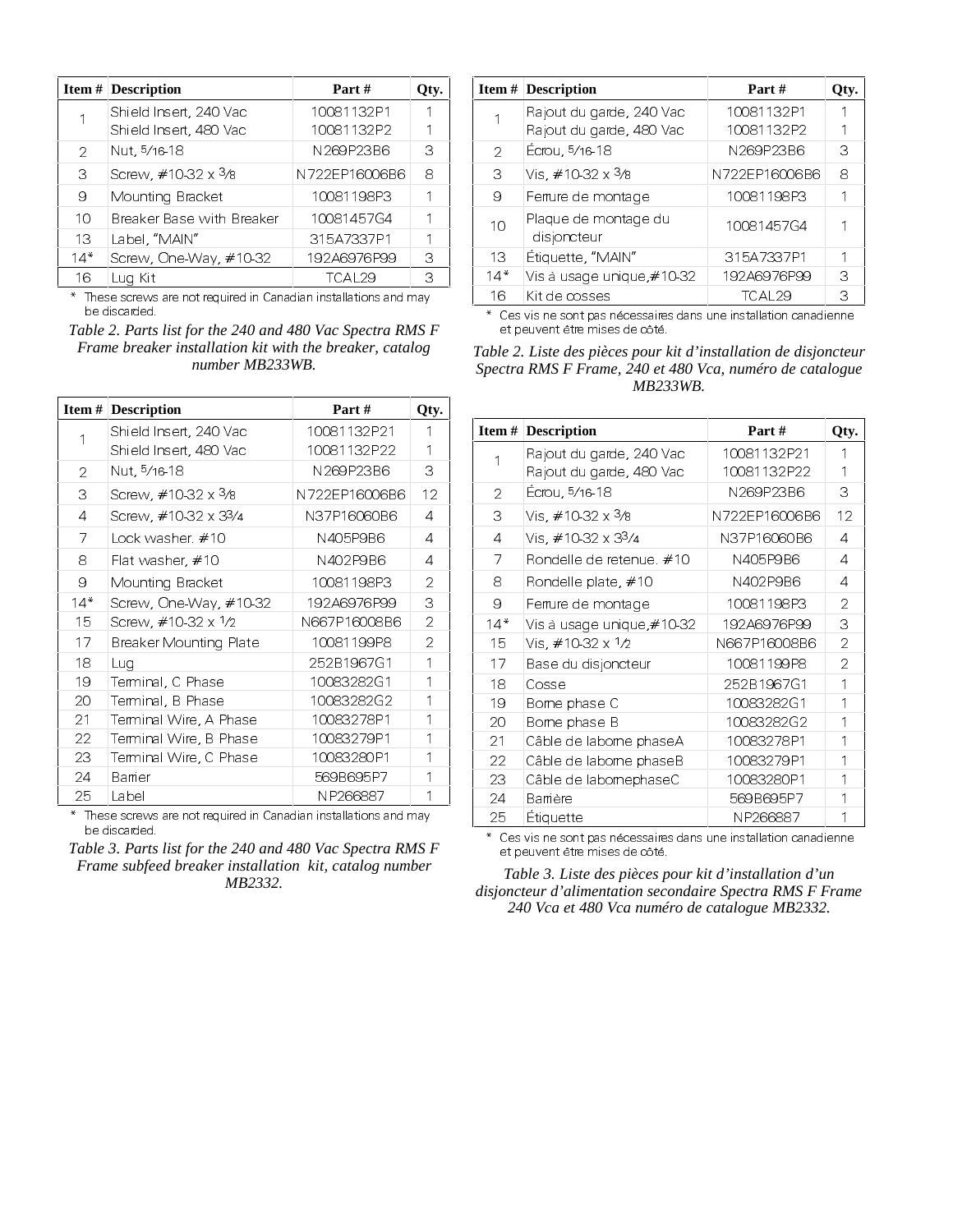|       | <b>Item # Description</b>   | Part#         | Oty.    |
|-------|-----------------------------|---------------|---------|
|       | Shield Insert, 240 Vac      | 10081132P21   |         |
|       | Shield Insert, 480 Vac      | 10081132P22   |         |
| 2     | Nut, 5/16-18                | N269P23B6     | З       |
| 3     | Screw, #10-32 x 3/8         | N722EP16006B6 | $12 \,$ |
| 10    | Breaker Base with Breaker   | 10081461G3    | 1       |
| $14*$ | Screw, One-Way, #10-32      | 192A6976P99   | 3       |
| 15    | Screw, $\#10-32 \times 1/2$ | N667P16008B6  | 2       |
| 16    | Lug Kit                     | TCAL29        | 6       |
| 18    | Luq                         | 252B1967G1    |         |
| 19    | Terminal, C Phase           | 10083282G1    |         |
| 20    | Terminal, B Phase           | 10083282G2    |         |
| 21    | Terminal Wire, A Phase      | 10083278P1    |         |
| 22    | Terminal Wire, B Phase      | 10083279P1    |         |
| 23    | Terminal Wire, C Phase      | 10083280P1    |         |
| 24    | Barrier                     | 569B695P7     |         |
| 25    | Label                       | NP266887      |         |

\* These screws are not required in Canadian installations and may be discarded.

*Table 4. Parts list for the 240 and 480 Vac Spectra RMS F Frame subfeed breaker installation kit with the breaker, catalog number MB2332WB.*

# *Installation*

Use the appropriate procedure to install a Pro-Stock Spectra RMS F Frame circuit breaker kit into an A Series lighting panelboard. Call-out numbers in the illustrations and numbers in brackets in the text refer to the Item Numbers in Tables 1, 2, 3, and 4.

*WARNING*: Before attempting to install this kit, remove all power from the panelboard.

#### *Installing the First SF Breaker (Main or Subfeed)*

Use this procedure for installing an SF breaker as the only breaker in a 125A or 225A panel or the first breaker in a 400A or 600A panel. Installation of an MB233 kit is illustrated in Figure 4 for a 125A or 225A panel and in Figure 5 for a 400A or 600A panel. Installation of an MB233WB kit in a 400A or 600A panel is illustrated in Figure 6.

- 1. Remove the interior assembly from its packaging and verify that all parts are present, as given in the packing list.
- 2. Remove the four screws (125A and 225A panels) or eight screws (400A and 600A panels) securing the shield to the panelboard interior. Lift off the shield and place it and the screws aside.
- 3. Remove the circuit breaker kit from its packaging and verify that all parts are present, as given in the packing list.

|       | <b>Item # Description</b>           | Part #        | Qty. |
|-------|-------------------------------------|---------------|------|
| 1     | Rajout du garde, 240 Vac            | 10081132P21   |      |
|       | Rajout du garde, 480 Vac            | 10081132P22   |      |
| 2     | Écrou, 5/16-18                      | N269P23B6     | З    |
| 3     | Vis. $\#10.32 \times 3/s$           | N722EP16006B6 | 12   |
| 10    | Plaque de montage du<br>disjoncteur | 10081461G3    |      |
| $14*$ | Vis à usage unique,#10-32           | 192A6976P99   | З    |
| 15    | Vis, #10-32 x 1/2                   | N667P16008B6  | 2    |
| 16    | Kit de cosses                       | TCAL29        | 6    |
| 18    | Cosse                               | 252B1967G1    | 1    |
| 19    | Bome phase C                        | 10083282G1    | 1    |
| 20    | Bome phase B                        | 10083282G2    |      |
| 21    | Câble de labome phaseA              | 10083278P1    |      |
| 22    | Câble de labome phaseB              | 10083279P1    | 1    |
| 23    | Câble de labomephaseC               | 10083280P1    |      |
| 24    | Bamère                              | 569B695P7     |      |
| 25    | <b>Etiquette</b>                    | NP266887      |      |

Ces vis ne sont pas nécessaires dans une installation canadienne et neuvent être mises de côté

*Table 4. Liste des pièces pour kit d'installation de disjoncteur d'alimentation secondaire Spectra RMS F Frame de 240 Vca et 480 Vca avec le disjoncteur, numéro de catalogue MB2332WB.*

# *Installation*

Utiliser la procédure appropriée pour installer un kit de disjoncteur Spectra RMS F Frame Pro-Stock dans un panneau d'éclairage A Series. Les numéros des illustrations et les numéros entre parenthèses dans le texte réfèrent aux numéros des items des Tables 1, 2, 3, et 4.

AVERTISSEMENT: Avant d'entreprendre l'installation de ce kit, débrancher tout courant électrique du panneau.

## *Instalation du premier disjoncteur SF (principal ou d'alimentation secondaire)*

Utiliser cette procédure pour installer un disjoncteur SF comme le seul disjoncteur dans un panneau de 125A ou 225A ou le premier disjoncteur dans un panneau 400A ou 600A. L'installation d'un kit de disjoncteur MB233 est illustrée à la Figure 4 pour un panneau de 125A ou 225A et à la Figure 5 pour un panneau de 400A ou 600A. L'installation d'un kit MB 233WB dans un panneau de  $400A$  ou  $600A$  est illustrée à la Figure  $6$ .

- 1. Retirer l'assemblage de l'intérieur de son emballage et vérifier que toutes les pièces y sont, comme données dans la liste d'emballage.
- 2. Retirer les quatre vis (panneaux de 125A et 225A) ou huit vis (panneaux 400A et 600A) reliant le garde à l'intérieur du panneau. Soulever le garde et le placer de côté avec les vis.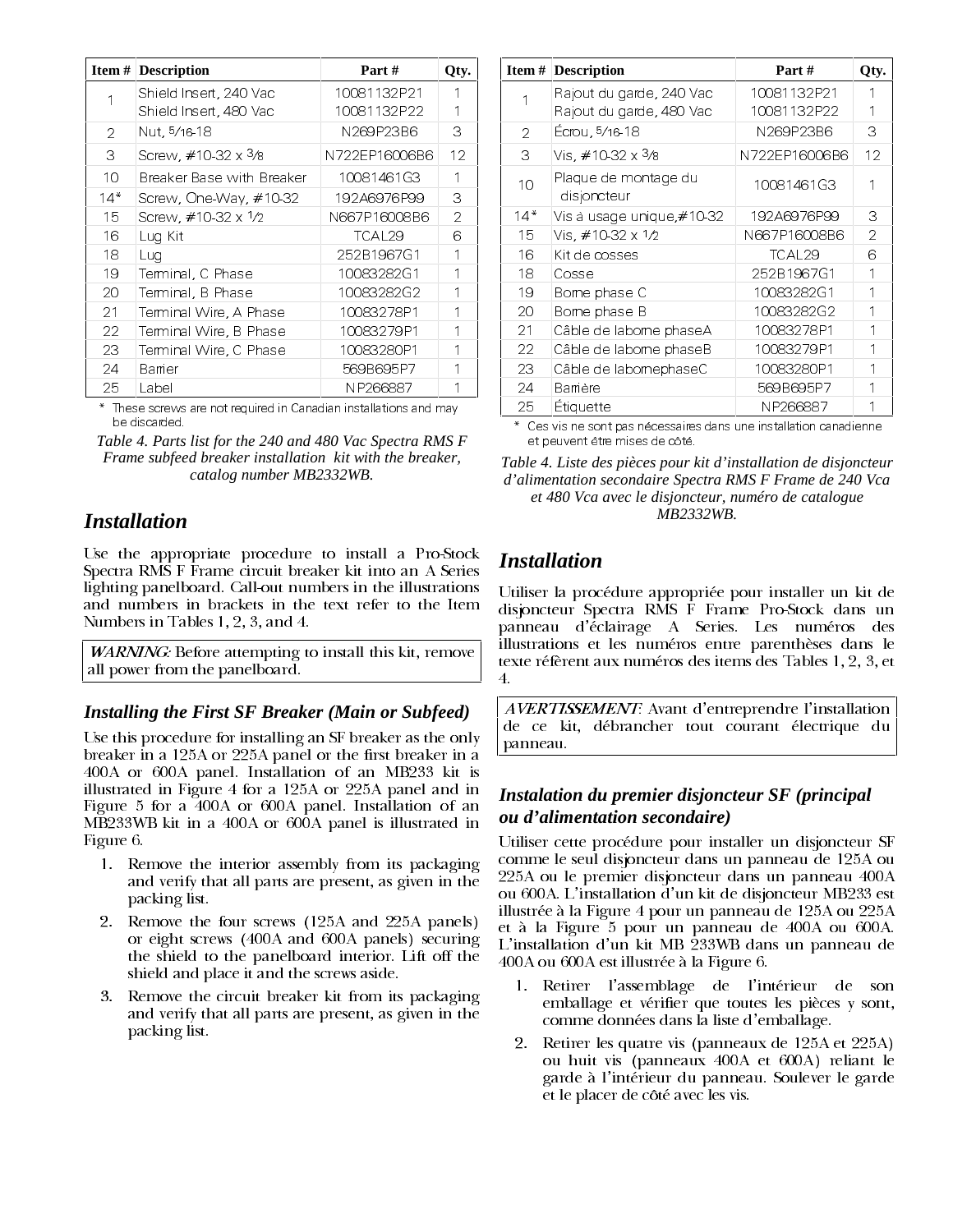4. Mount bracket [9] on the interior rail with two #10- $32 \times \frac{3}{8}$  screw, at the location defined by temporarily putting the whole kit together with the circuit breaker on it.

If installing an MB233 kit, perform all of the following steps. If installing an MB233WB kit skip to step 9.

- 5. Place the bus bars protruding from the circuit breaker base assembly over the bolts in the bars in the interior assembly. Secure with the three  $\frac{5}{16}$ -18 nuts [2] supplied, which should be finger tightened only.
- 6. Place two #10-32 x  $3^{3}/4$  screws [4], two #10 lock washers  $[7]$ , and two #10 flat washers  $[8]$  into the holes in the circuit breaker and tighten to the bracket  $[17]$  with 27–36 in lb.
- Tighten the  $\frac{5}{16}$ -18 nuts installed in step 5 to 100–  $7.$  $120$  in-lb, respectively. If you are installing a second breaker (400A or 600A panel only) at this time, skip this step.
- 8. Insert the three  $\frac{1}{428}$  x  $\frac{13}{8}$  screws [5] and conical washers [6] through the holes in the top (ON end) of the circuit breaker. Secure the three spools [11] to the underside of the breaker with the screws [5]. Take care to assemble the screws to the spools as shown in Figure 1, with the tapped end of the spool toward the screw head. Place the breaker on the base [10].
- 9. For an MB233WB kit, insert the three lugs [16] provided into the breaker.
- 10. Mount the circuit breaker assembly to the bracket [9] with two #10-32 x  $\frac{3}{8}$  screws [3] tightened to 27-36 in lb. It may be necessary to move the circuit breaker slightly to position it over the holes in the mounting bracket.
- 11. Tighten the three  $\frac{1}{428}$  x  $\frac{13}{8}$  screws [5] installed in step  $8$  to  $50-70$  in-lb.
- 12. (Disregard this step for installations in Canada.) If this kit is used to install a subfeed breaker into a  $42$ circuit panel, install one one way screw [14] into each of the branch breaker positions 38, 40, and 42 (see the appropriate wiring diagram). Otherwise, discard the three screws  $[14]$ .



Figure 1. Proper alignment of spool inserts. Figure 1. Alignement correct des rajouts de la bobine.

- Retirer le kit du disjoncteur de son emballage et vérifier que toutes les pièces y sont, comme données sur la liste d'emballage.
- 4. Bâti bracket [9] sur le rail intérieur avec deux #10-32 x 3/8 vis, à l'endroit défini en mettant temporairement le kit entier ainsi que le disjoncteur là-dessus.

Si l'on installe un kit MB233, faire toutes les étapes suivantes. Si l'on installe un kit MB233WB puis sauter à l'étape 9.

- Placez les barres omnibus dépassant de la base de 5. disjoncteur au-dessus des boulons dans les barres dans l'assemblée intérieure. Fixez avec les trois 5/16-18 écrous [2] fournis, qui devraient être.
- Placez vis de deux #10-32 x  $3^3/4$  [4], deux 6. . . rondelles de freinage #10 [7], et deux rondelles #10 plates [8] dans les trous dans le disjoncteur et serrez à la support [17], resserrées à 27–36 po-lb.
- Resserrer les écrous  $\frac{5}{16}$ -18 installés à l'étape 5 à 7. 100–120 po-lb., respectivement. Si vous installez en ce moment un second disjoncteur (panneaux 400A et 600A seulement), sautez cette étape.
- 8. Insérer les trois vis  $\frac{1}{4}28 \times 1^3/8$  [5] et les rondelles coniques [6] à travers les ouvertures au haut (côté ON) du disjoncteur. Fixer les trois bobines [11] sous le disjoncteur avec les vis [5]. Prendre soin d'assembler les vis aux bobines comme montré à la Figure 1, avec le bout taraudé de la bobine vers la tête de la vis. Placer le disjoncteur sur la base [10].
- 9. Pour le kit MB233WB, insérer les trois cosses [16] fournies dans le disjoncteur.
- 10. Montez le disjoncteur à la support [9] avec vis de deux #10-32 x  $\frac{3}{8}$  [ 3 ] resserrées à 27-36 po-lb. Il peut être nécessaire de déplacer le disjoncteur légèrement pour le placer au-dessus des trous dans le support
- 11. Resserrer les trois vis <sup>1</sup>/428 x 1<sup>3</sup>/8 [5] installées à l'étape 8 à  $50-70$  po lb.
- 12. (Ne pas exécuter cette étape, si installé au Canada.) Si un kit est utilisé pour installer un disjoncteur d'alimentation secondaire dans un panneau 42 circuits, installer une vis à usage unique [14] dans chacune des positions 38, 40 et 42 de disjoncteur de dérivation (voir le diagramme de câblage). Autrement, vous défaire des trois vis à usage unique [14] fournies dans le kit.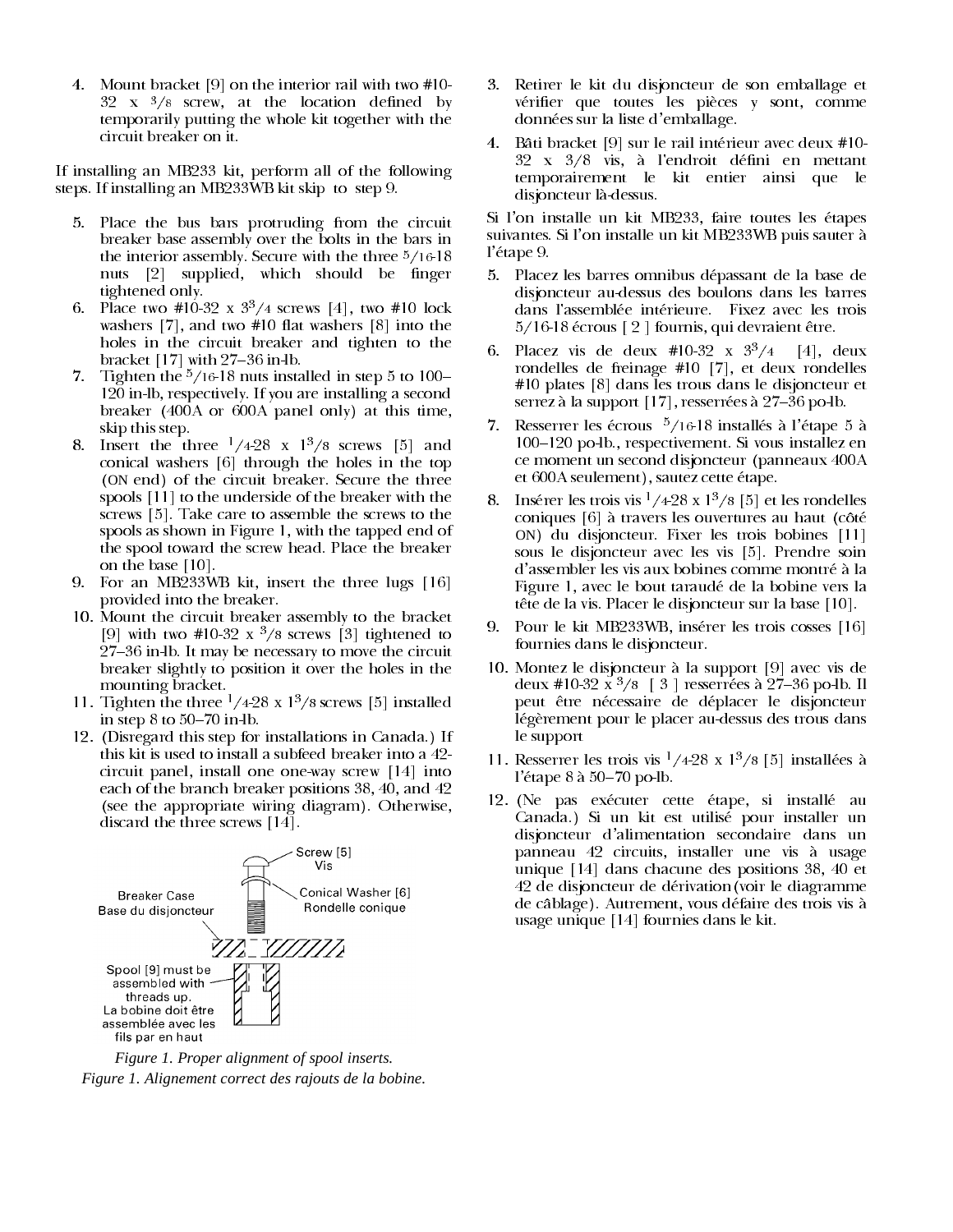- 13. Shield insert installation differs depending on the panel size, as follows. Note also that each kit is supplied with two shield inserts; one for 240 Vac panels and one for 480 Vac panels. Discard the unused insert.
- a. For a 125A or 225A panel, place the shield insert [1] over the shield so that the four same-size holes line up with the threaded holes in the shield, as shown in Figure 2. Fasten the shield insert to the shield with four #10-32 x  $\frac{3}{8}$  slotted screws [3] tightened to 27–36 in lb. If the breaker will be used as a main, attach the MAIN label [13] to the front of the shield insert, as shown in Figure 2.
- b. For a single subfeed breaker in a 400A or 600A panel, remove the two blank inserts from the shield, as illustrated in Figure 3. Install the new shield insert [1] supplied with the kit over the shield so that the four same-size holes line up with the threaded holes in the shield. Fasten the shield insert to the shield with four #10-32 x  $\frac{3}{8}$  screws [3], tightened to 27-36 in-lb. Reinstall the bent insert removed earlier over the top of the new insert, securing it with the screws removed with the insert, tightened to 27–36 in-lb.
- c. For the first subfeed breaker in a 400A or 600A panel, remove the two blank inserts from the shield, as illustrated in Figure 3. Discard both shields removed, along with both shields supplied with the kit, since only the shield from the second subfeed kit is used.
- 14. Unless installing a second subfeed breaker at this time (400A or 600A panel only), reattach the shield to the interior with the four or eight screws removed in step 2. Tighten the screws to  $27-36$  inlb.



Figure 2. Attaching the shield insert to the shield for installation of an MB233 or MB233WB kit.

Figure 2. Comment attacher le rajout du garde au garde pour l'installation d'un kit MB233 ou MB233WB.

- 13. L'installation d'un rajout du garde diffère dépendant de la grosseur du panneau, comme suit. Prenez note aussi que chaque kit est fourni avec deux rajouts du garde; un pour les panneaux 240 Vca et un pour les panneaux 480 Vca. Mettre de côté le rajout inutilisé.
	- a. Pour les panneaux de 125A ou 225A, placer le rajout du garde [1] par dessus le garde de manière à ce que les quatre ouvertures de mêmes dimensions soient alignées avec les ouvertures filetées du garde, comme montré à la Figure 2. Attacher le rajout du garde au garde avec quatre vis rainurées, #10-32 x  $\frac{3}{8}$  [3] resserrées à 27-36 po-lb. Si le disjoncteur sera utilisé comme principal, attacher l'étiquette MAIN [13] au devant du garde, comme montré à la Figure 2.
	- b. Pour un seul disjoncteur d'alimentation secondaire dans un panneau de 400A ou 600A, enlever les deux rajouts vierges du garde, comme illustré à la Figure 3. Installer le nouveau rajout du garde [1] fourni avec le kit par dessus le garde de manière à ce que les quatre ouvertures de mêmes dimensions soient alignées avec les ouvertures taraudées dans le garde. Resserrer le rajout du garde au garde avec les quatre vis #10-32  $x^3/s$  [3]. resserrées à 27–36 po lb. Réinstaller le rajout plié enlevé plus tôt par dessus le haut du nouveau rajout, le fixant avec les vis retirées avec le rajout, resserrées à 27-36 po-lb.
	- c. Pour le premier disjoncteur d'alimentation secondaire dans un panneau de 400A ou 600A, enlever les deux rajouts vierges du garde, comme illustré à la Figure 3. Mettre de côté les deux gardes retirés de même que les deux gardes fournis avec le kit, étant donné que seul le garde du second kit d'alimentation secondaire est utilisé.
- 14. À moins d'installer à ce point, un second disjoncteur d'alimentation secondaire (400A ou 600A) rattacher le garde à l'intérieur avec les quatre ou huit vis retirée à l'étape 2. Resserrer les vis à 27–36 po-lb.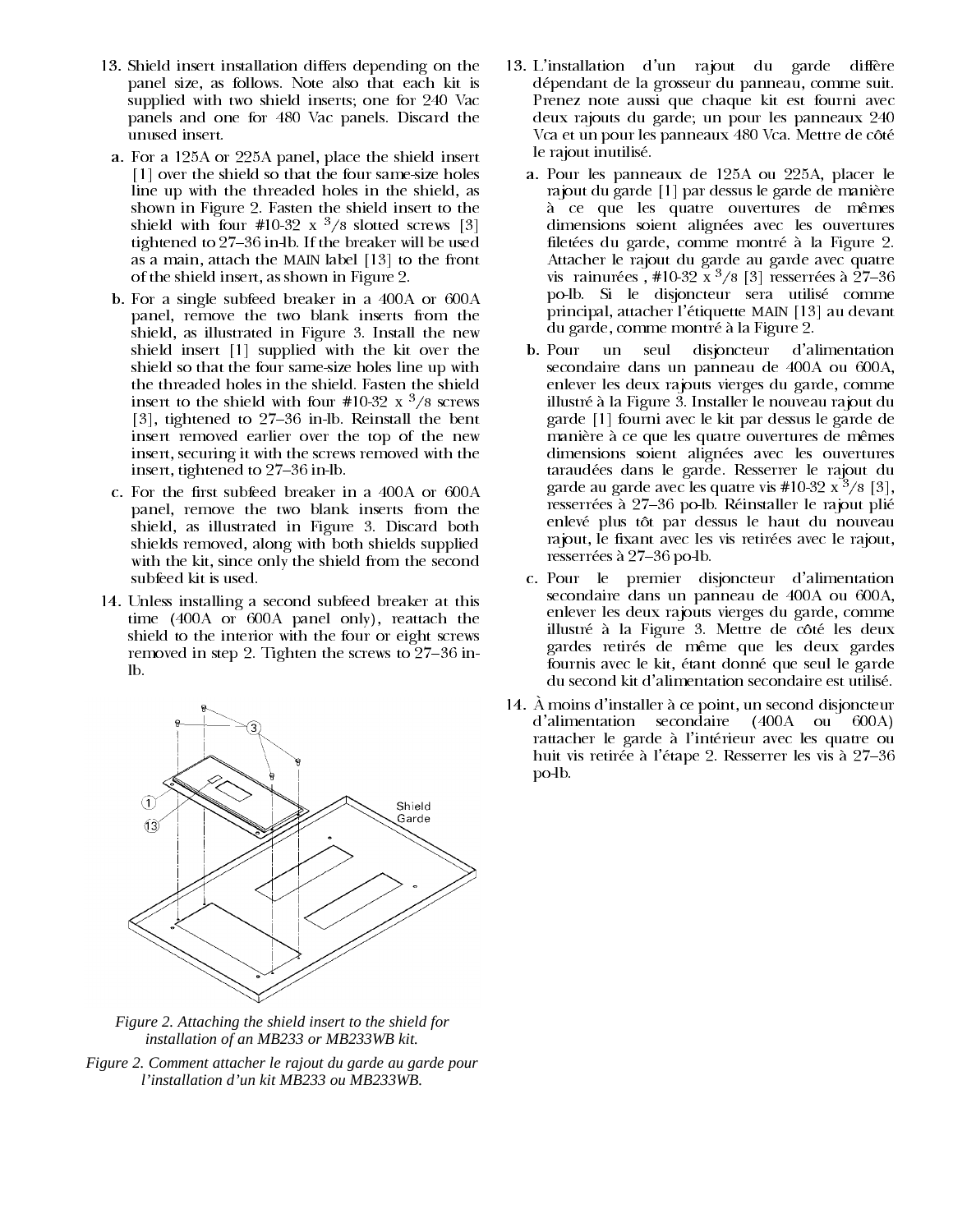

*Figure 3. Removing the shield insert from the shield for installation of an MB2332 or MB2332WB kit.*

*Figure 3. Comment retirer le rajout du garde d'un garde pour l'installation d'un kit MB2332 ou MB2332WB.*

#### *Installing a Second SF Breaker*

Use this procedure for installing a subfeed SF breaker into a 400A or 600A panelboard that already contains a subfeed SF breaker (MB233 or MB233WB). Installation of an MB2332 kit is illustrated in Figure 7 and an MB2332WB kit in Figure 8.

- 1. If necessary, remove the eight screws securing the shield to the panelboard interior. Lift off the shield and place it and the screws aside.
- 2. Remove the circuit breaker kit from its packaging and verify that all parts are present, as given in the packing list.
- 3. Remove the three  $\frac{5}{16}$ -18 nuts connecting the bus bars in the base of the first breaker to the interior bars. Place  $\log$  [18] over the stud on the A phase, the terminal assembly  $[20]$  over the B-phase stud, and the terminal assembly  $[21]$  over the C-phase stud. Replace the  $\frac{5}{16}$  18 nuts on the studs and tighten to  $100-120$  in  $lb$ .
- 4. Mount two bracket [9] on either side of the the interior rail with two  $\#10-32 \times \frac{3}{8}$ [3] screw on each side, at the location defined by temporarily putting the whole kit together with the circuit breaker on it. Tighten to  $27-36$  in lb.

#### *Installation d'un second disjoncteur SF*

Utiliser cette procédure pour l'installation d'un disjoncteur d'alimentation secondaire SF dans un panneau 400A ou 600A qui contient déjà un disjoncteur  $\overline{d}$ 'alimentation secondaire SF (MB233 ou MB233WB). L'installation d'un kit MB2332 est illustrée à la Figure 7 et d'un kit MB2332WB à la Figure 8.

- 1. Si nécessaire, enlever les huit vis fixant le garde à l'intérieur du panneau. Soulever le garde et le mettre de côté avec les vis.
- 2. Retirer le kit du disjoncteur de son emballage et vérifier que toutes les pièces y sont, telles que données sur la liste d'emballage.
- 3. Retirer les trois écrous  $\frac{5}{16}$ -18 reliant les barres omnibus dans le base du premier disjoncteur aux barres de l'intérieur. Placer l'attache [18] par dessus le goujon sur la phase A, l'assemblage de la borne de la phase B [20] par dessus le goujon de la phase B, et l'assemblage de la phase C [21] par dessus le goujon de la phase C. Replacer les écrous  $\frac{5}{16}$ -18 sur les goujons et resserrer à 100--20 po-lb.
- 4. Le bâti deux encadrent  $[9]$  de chaque côté le du rail intérieur avec deux #10-32 X  $3/8$  [3] vis de chaque côté, à l'endroit défini en mettant temporairement le kit entier ainsi que le disjoncteur là-dessus], resserrées à 27–36 po-lb.
- 5. Pour un kit MB2332WB, insérer trois cosses [16] dans l'extrémité de la charge du disjoncteur et trois attaches [16] dans l'extrémité du réseau du disjoncteur.
- 6. Pour un kit MB2332, placez vis de quatre  $#10-32 \text{ x}$  $3<sup>3</sup>/4$  [4], quatre rondelles de freinage #10 [7], et quatre rondelles  $#10$  plates [8] dans les trous dans le disjoncteur et serrez-les à deux support  $[17]$ resserrées à 27-36 po-lb.
- 7. Connecter le câble de la phase A de la borne [21] entre l'attache installée précédemment et l'attache de la phase A dans l'extrémité réseau du disjoncteur. Connecter le câble de la borne de la phase C [23] entre la borne de la phase C [19]et l'attache de la phase C dans l'extrémité réseau du disjoncteur. Connecter le câble de la borne de la phase B  $[22]$  entre la borne de la phase B  $[20]$  et l'attache de la phase B dans l'extrémité réseau du disjoncteur.
- 8. Placer la barrière [24] par dessus les connexions entre le premier disjoncteur d'alimentation secondaire et les câbles au second disjoncteur. Fixer la barrière avec deux vis #10-32 x  $\frac{1}{2}$  [15]. Mettez l'étiquette d'avertissement [25] sur la  $barrier [24]$ .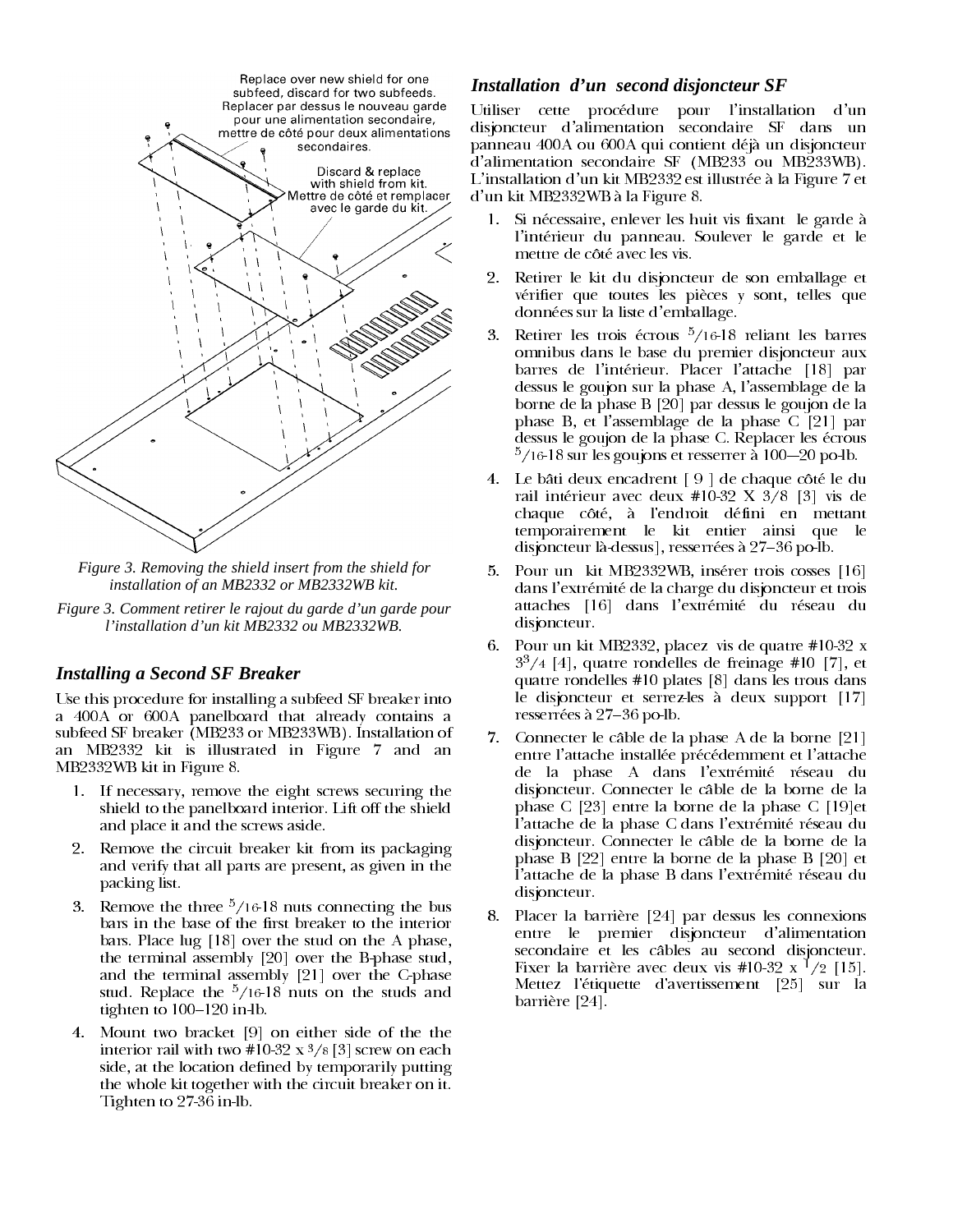- 5. For an MB2332WB kit, insert three lugs [16] into the load end of the breaker and three lugs  $[16]$ into the line end of the breaker.
- 6. For an MB2332 kit, place four #10-32 x  $3^3/4$  screws  $[4]$ , four #10 lock washers  $[7]$ , and four #10 flat washers  $[8]$  into the holes in the circuit breaker and tighten them to two brackets  $[17]$  with  $27-37$ in lb.
- 7. Connect the A-phase terminal wire  $[21]$  between the  $\log$  [18] installed previously and the A-phase lug in the line end of the breaker. Connect the  $C$ phase terminal wire [23] between the C-phase terminal [19] and the C-phase lug in the line end of the breaker. Connect the B-phase terminal wire [22] between the B-phase terminal  $[20]$  and the Bphase lug in the line end of the breaker.
- 8. Place the barrier [24] over the connections between the first subfeed breaker and the cables to the second breaker. Secure the barrier with two #10-32 x <sup>1</sup>/2 screws [15]. Put warning label [25] on the barrier [24].
- 9. Disregard this step for installations in Canada. For a 42-circuit panel, install one one-way screw  $[14]$ into each of the branch breaker positions 37, 39, and  $41$  (see the appropriate wiring diagram).
- 10. Place the shield insert [1] over the shield so that the six same-size holes line up with the threaded holes in the shield, as shown in Figure 3. Fasten the shield insert to the shield with  $\sin \#10-32 \times \frac{3}{8}$ slotted screws  $[3]$  tightened to  $27-36$  in lb. Note that each kit is supplied with two shield inserts; one for 240 Vac panels and one for 480 Vac panels. Discard the unused insert.
- 11. Reattach the shield to the interior with the eight screws removed earlier. Tighten the screws to  $27 36$  in  $lb$ .
- 9. Ne pas exécuter cette étape, si installé au Canada. Si un panneau 42 circuits, installer une vis à usage unique [6] dans chacune des positions 37, 39, et  $\overline{4}1$ de disjoncteur de dérivation (voir le diagramme de câblage).
- 10. Placer le rajout du garde [1] par dessus le garde de manière à ce que les six ouvertures de mêmes dimensions soient alignées avec les ouvertures filetées dans le garde, comme montré à la Figure 3. Attacher le rajout du garde au garde avec six vis [3] resserrées à 27-36 po-lb. Prenez note que chaque kit est fourni avec deux rajouts du garde, un pour les panneaux de 240 Vca et un pour les panneaux de 480 Vca. Vous défaire du rajout inutilisé.
- 11. Rattacher le garde à l'intérieur avec les huit vis retirées plus tôt. Resserrer les vis à 27–36 po-lb.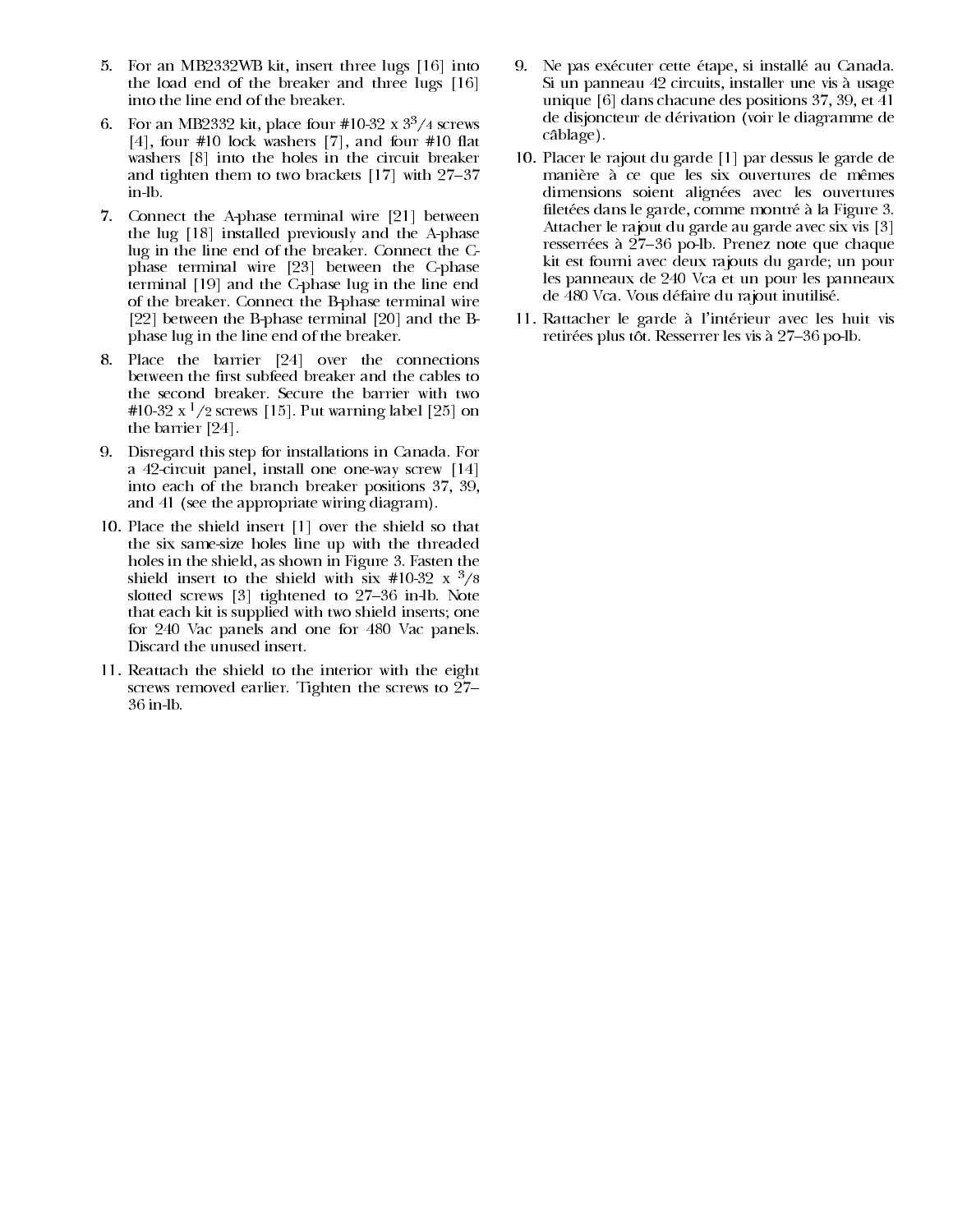

*Figure 4. Installation of a Pro-Stock Spectra RMS F Frame circuit breaker kit, catalog number MB233, into an A Series 125A or 225A lighting panelboard.*

*Figure 4. Installation d'un kit de disjoncteur Spectra RMS F Frame Pro-Stock, numéro de catalogue MB233, dans un panneau d'éclairage A Series 125A ou 225A.*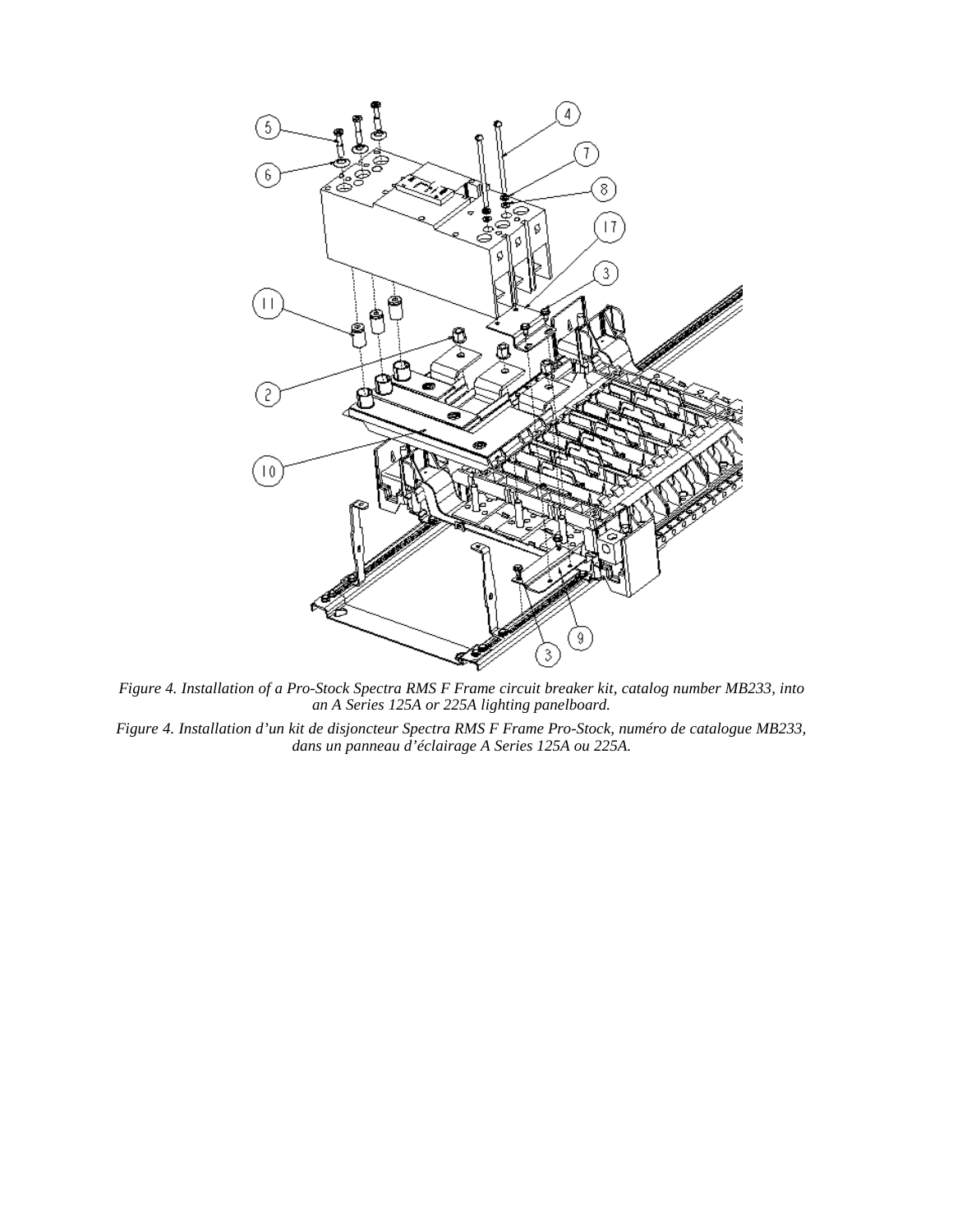

*Figure 5. Installation of a Pro-Stock Spectra RMS F Frame circuit breaker kit, catalog number MB233, into an A Series 400A or 600A lighting panelboard.*

*Figure 5. Installation d'un kit de disjoncteur Spectra RMS F Frame Pro-Stock, numéro de catalogue MB233, dans un panneau d'éclairage 400A ou 600A.*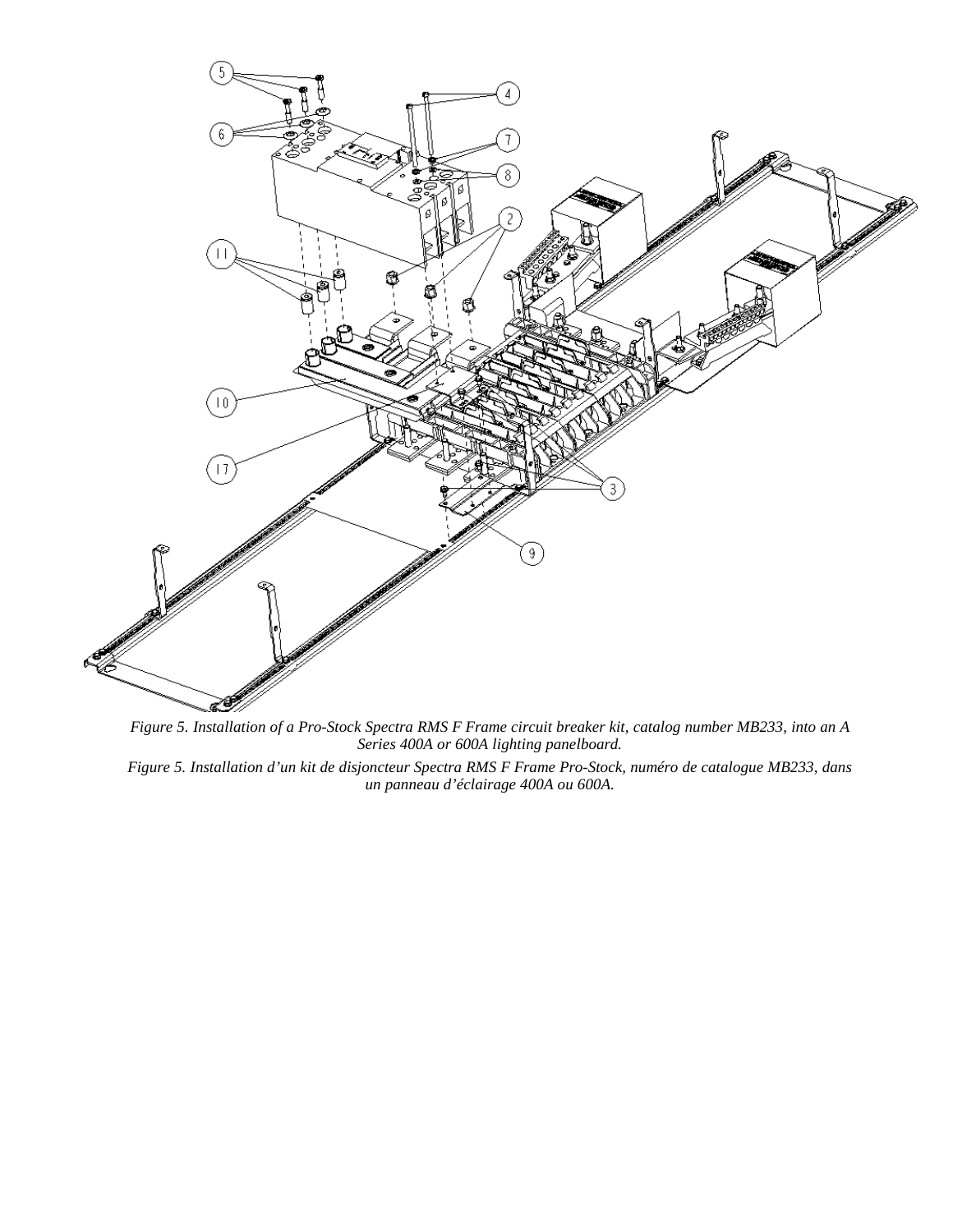

*Figure 6. Installation of a Pro-Stock Spectra RMS F Frame circuit breaker kit, catalog number MB233WB, into an A Series 400A or 600A lighting panelboard.*

*Figure 6. Installation d'un kit de disjoncteur Spectra RMS F Frame Pro-Stock, numéro de catalogue MB233WB, dans un panneau d'éclairage A Series 400A ou 600A.*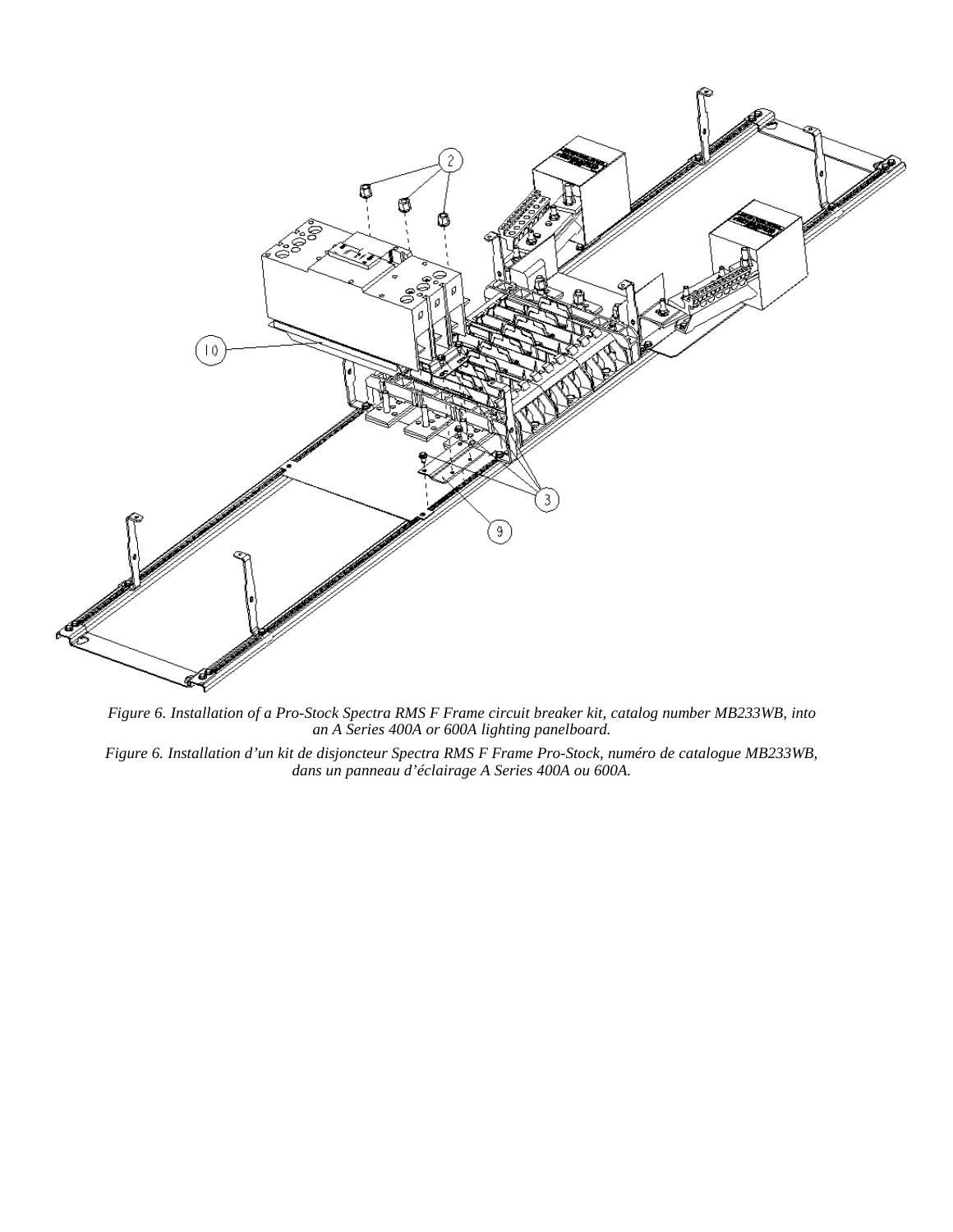

*Figure 7. Installation of a Pro-Stock Spectra RMS F Frame subfeed circuit breaker kit, catalog number MB2332, into an A Series 400A or 600A lighting panelboard.*

*Figure 7. Installation d'un kit de disjoncteur d'alimentation secondaire Spectra RMS F Frame Pro-Stock, numéro de catalogue MB2332, dans un panneau d'éclairage A Series 400A ou 600A.*